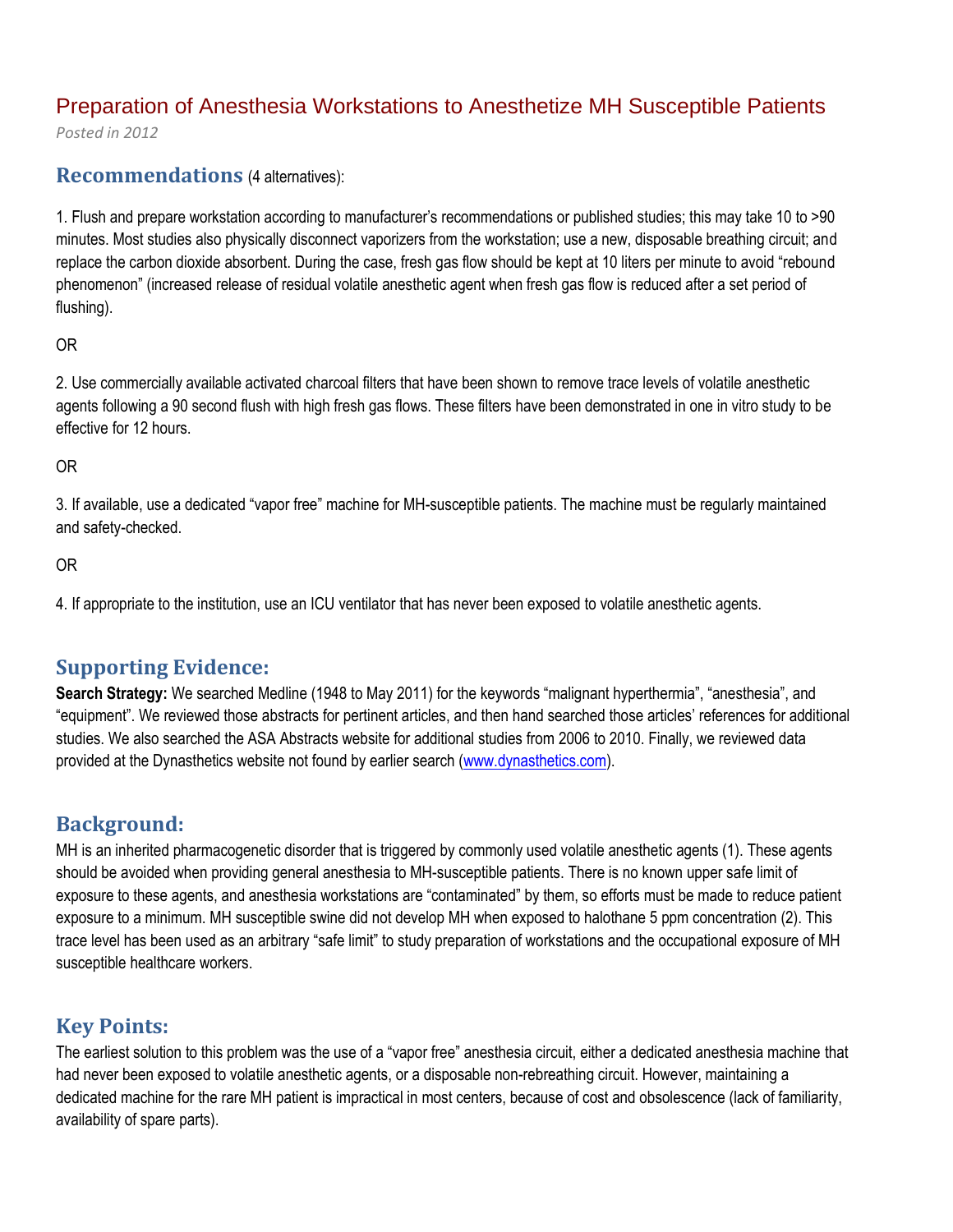Various preparation methods and flushing cycles have been used to wash volatile agents out of absorbent parts of the anesthesia machine that cannot be replaced. These machines have evolved into more sophisticated "workstations" that take longer to flush because more absorbent materials are used in their construction. Different manufacturers' workstations require specific preparation, especially flush times, so a generic set of instructions on preparation cannot be provided (3). A common problem with flushing a contaminated anesthesia workstation is the "rebound phenomenon" (3), where residual anesthetic agents diffuse out of absorbent materials when the fresh gas flow used for flushing is reduced to "usual" clinical settings (e.g., from 10 to 2 liters per minute).

The use of charcoal filters to remove volatile anesthetic agents is not new, but only recently has a commercially available product been tested to determine how quickly it could achieve a result equivalent to established preparation and flushing methods. In an anesthesia workstation saturated with volatile anesthetic agent, the Vapor Clean™ charcoal filter system reduced trace volatile anesthetic concentrations to < 5 ppm in < 2 minutes, and kept them < 5 ppm for 12 hours.1,2

- 1. Bilmen JG, Gillies RL. Clarifying the role of activated charcoal filters in preparing an anaesthetic workstation fro malignant hyperthermia-susceptible patients. Anaesth Intensive Care 2014; 42: 51-58 [Note: This study used one filter instead of two which is off-label use and NOT recommended]
- 2. Birgenheier N1, Stoker R, Westenskow D, Orr J.Activatedcharcoaleffectivelyremovesinhaledanesthetics frommodernanesthesiamachines. [Anesth Analg.2](http://www.ncbi.nlm.nih.gov/pubmed/?term=activated+charcoal+effectively+removes+inhaled+anestehtics+from+modern+anesthesia+machines)011 Jun;112(6):1363-70

### *Author Commentary*:

This is Level 5 evidence (bench research, expert opinion) following the Oxford Centre for Evidence Based Medicine's [\(www.cebm.net\)](http://www.cebm.net/) levels of evidence.

The threshold of 5 ppm is based on a 1996 study of MH susceptible swine (2), the most common in vivo model for human MH. However, this abstract was never published in full and the study has not been replicated. The upper safe limit of trace anesthetic agents in MH susceptible humans is actually unknown. Some cited bench studies measured in vitro trace gas levels using the Miran? gas analyzer, which was designed for measurement of ambient air, not closed circuit bench experiments (4,6). Significant differences among brands and models of workstations mean that each model must be specifically prepared; adequate preparation is hypothetical for any workstation not reported in the literature or by its manufacturer.

Discontinuing the triggering anesthetic agent and increasing fresh gas flow with 100% oxygen is part of the treatment algorithm for MH (7). This recommendation is based on expert opinion, but anecdotally there are MH cases that resolved with only these measures. No study answers the question if the above mentioned machine alterations, or the addition of charcoal filters, would improve patient outcome during an acute MH episode. This question could be answered using the swine model of MH, but the result is unlikely to change current clinical practice.

## *References:*

- 1. Hopkins PM: Malignant hyperthermia: Pharmacology of triggering. Br J Anaesth 2011; 107:1-9
- 2. Maccani RM, Wedel DJ, Kor TM, Joyner MJ, Johnson ME, Hall BA: The effect of trace halothane exposure on triggering malignant hyperthermia in susceptible swine. Anesth Analg 1996; 82:S287
- 3. Kim TW, Nemergut ME: Preparation of modern anesthesia workstations for malignant hyperthermia susceptible patients: A review of past and present practice. Anesthesiology 2011; 114:205-12
- 4. Birgenheier N, Stoker R, Westenskow D, Orr J: Activated charcoal effectively removes inhaled anesthetics from modern anesthesia machines. Anesth Analg 2011; 112:1363-70
- 5. Gunter JB, Ball J, Than-Win S: Preparation of the Dräger Fabius anesthesia machine for the malignant-hyperthermia susceptible patient. Anesth Analg 2008; 107:1936-45